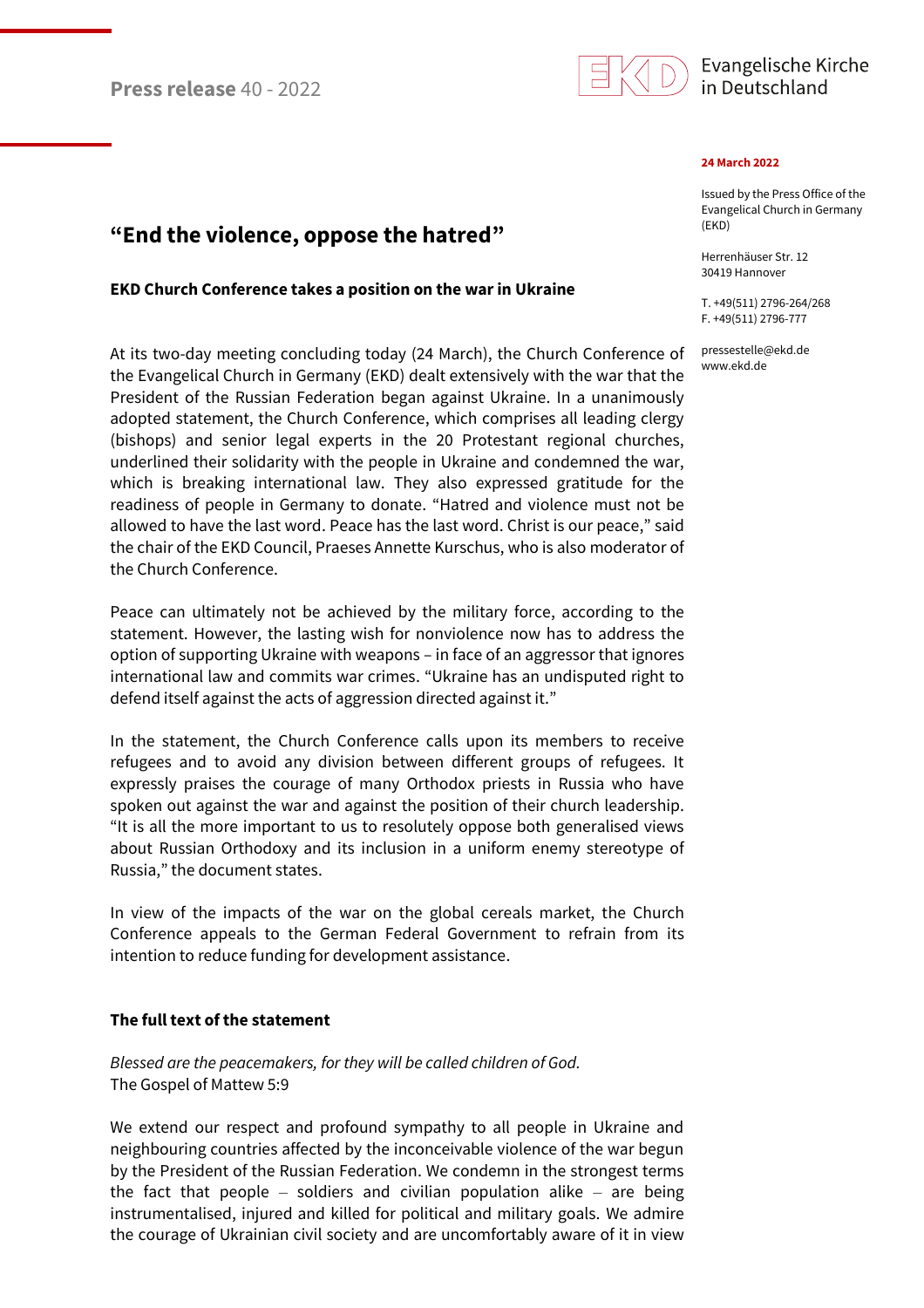

of our comfortable situation in Germany. With respect and great gratitude we see the huge readiness to help being displayed in Ukraine, the neighbouring countries and here in Germany. We will do everything in our power to support the people in Ukraine and the refugees. That includes intercessory prayer, pastoral care for trauma sufferers, caring for particularly vulnerable persons and lending all support for diplomatic and non-military courses of action.

In the light of the gospel of Jesus Christ we are profoundly convinced that peace can ultimately not be achieved through military force. Peace is more than the absence of war. Without trust, justice and personal contacts between people of all nations, peace is not possible. Nevertheless, the different options present us with a dilemma: we have a fundamental wish for a non-violent solution to the conflict and yet an impulse to support Ukraine with weapons, in face of an aggressor that brutally ignores applicable international law and commits war crimes. Ukraine has an undisputed right to defend itself against the acts of aggression directed against it.

We call on the Russian leadership to end the violence. We watch the warmongers with feelings of powerlessness and support political endeavours to counteract them effectively. We ourselves can do a lot for humanity. That includes receiving refugees and not allowing any division to arise in our society between different groups of refugees. The right to find refuge in a safe place is indivisible.

With all the great willingness to help and donate for Ukraine, we must not forget other war regions. Such a shift in generosity will ultimately run the risk of causing conflicts and letting people die in other parts of the world as a consequence of the war in Ukraine. Humanity is indivisible. Humanity builds peace. We urge the German Federal Government to refrain from its intention to reduce funding for development assistance.

We hear a clear multiplicity of voices within the Russian Orthodox Church. From the beginning voices have been raised from its midst expressing opposition to the acts of war, in particular in the Ukrainian Orthodox Church of the Moscow Patriarchate. We pay tribute to the courage of many Orthodox priests in Russia who have collected signatures against the war and against the position of their church leadership. As peacemakers, they risked a lot and placed themselves in great danger. It is all the more important to us to resolutely oppose both generalised views of Russian Orthodoxy and its inclusion in a uniform enemy stereotype of Russia.

In view of the multiple voices of Russian Orthodoxy, we hope that it will be possible to maintain bridges of dialogue. They can open up pathways that may be of great significance for a peace process. It is crucial for a long-term and sustainable perspective to keep up cultural, economic and human contacts. Civil society in Russia depends on our support. It is equally important to promote